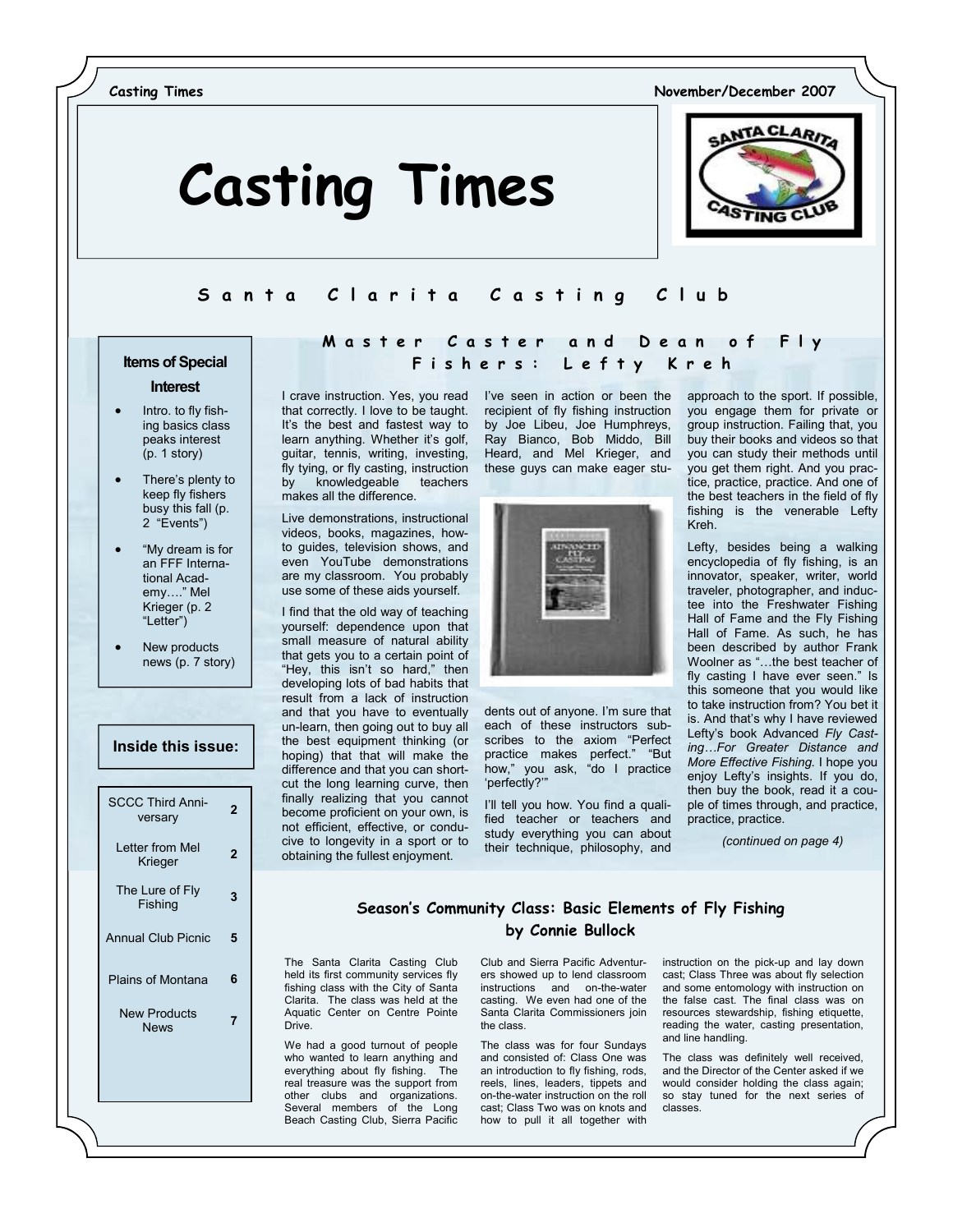Casting Times

### Page 2

## Third Anniversary of SCCC: T h e S t o r y ; T h e M o v i e

In recognition of the Santa Clarita Casting Club's third anniversary, the story of the club's humble beginnings may bear repeating. And no, there is no movie in the works, but if there were, "A Casting Club Runs Through It" might warrant consideration.

The genesis of the Santa Clarita Casting Club is fairly common. Some enthusiasts with an idea, passion, and a vision get together and decide to form a club for like-minded fishing enthusiasts with the

same vision, passion and enthusiasm. What sets this club apart from most other casting clubs, however, is the founding members' desire to offer a local club to fly fishers who have not previously belonged to a casting club. When combined with the seeming paradox, that most of the original board members are, or have been, members of the renowned Long Beach Casting Club and wanted to replicate that rewarding experience in

Santa Clarita, it makes for a dynamic club.

Of all the ways to begin a casting club, this one may combine the most unexpected mix of ingredients: coincidence and fate. It began with a former Long Beach Casting Club president who had a desire to start a club in the Santa Clarita Valley.

She met another fly fishing enthusiast over a copy of Fly Fisherman magazine while

riding the train to work. He

shared his concern that there was no casting club in a valley of over 165,000 residents--a city right on the way to Mammoth Lakes, no less. They began to scheme.

Later, this same former club president met another fly fisher from the Santa Clarita Valley at a friend's birthday party in Auburn, California. She let him in on her newlyhatched scheme for a

(continued on page 5)

" No fly should be held in doubt, as long as the durned thing catches trout" Anonymous

## O p en Letter From Mel Krieger to F l y F i s h e r m e n E v e r y w h e r e

One reel manufacturer has opined that Mel Krieger "is unquestionably the top fly fishing instructor in the world." That's quite a far-ranging compliment for a guy who began his career bait casting for black bass in Texas and Louisiana.

Recently, Mr. Krieger, a Federation of Fly Fishers (FFF) Hall of Farmer, hit upon an idea for starting what amounts to a fly fishing university. He refers to it as an "FFF International Academy." In order to reach a wider audience than his reading audience and students from the Mel Krieger School of Flyfishing with

his idea, he wrote an open letter to the fly fishing community at large asking for their support.

Below are a few of the most noteworthy excerpts from his letter that you may want to ponder or affirm directly with Mr. Krieger at his e-mail address: mel.krieger@mac.com

"My dream is [for] an FFF International Academy (university, learning center, or whatever) of Fly Fishing. We have tried to be a museum; failed! At our best, we are completely overshadowed by the American Museum of Fly Fishing and the Catskill Museum. Conservation- -we are a far cry from Trout Unlimited and a dozen other very effective organizations…."

"Our focus should, no must, be education--the enhancement and growth of our sport. This academy can do that. It can not only be the center of fly casting and fly tying for the U.S. It will be the center of FLY FISHING for the world."

"COURSES--I could name hundreds from certification tests and classes for guides and casting

(continued on page 3)

|                                                                                                          | <b>Upcoming Events</b>                                 |                                                                                              |                                                              |
|----------------------------------------------------------------------------------------------------------|--------------------------------------------------------|----------------------------------------------------------------------------------------------|--------------------------------------------------------------|
| 11/14<br>7:00 pm<br>Monthly<br>Club Meeting                                                              | 11/18<br>6:00 am<br>Casting<br>Clinic at Almendra Park | 12/8<br>$6:00 \text{ pm}$<br>Christmas<br>Party                                              |                                                              |
| 11/17<br>$9:00$ am<br>Bob Mar-<br>riott's 18 <sup>th</sup> Annual Fly Fishing<br><b>Fducational Fair</b> | 12/1<br>8:00 am<br>Casting<br>Clinic at Almendra Park  | 12/9<br>8:00 am Casting<br>Clinic at Almendra Park<br>12/23<br>8:00 am<br>Casting            |                                                              |
| 11/18<br>$9:00$ am<br>Bob Mar-<br>riott's 18 <sup>th</sup> Annual Fly Fishing<br><b>Fducational Fair</b> | 12/4<br>Board of<br>7:00 pm<br>Directors Meeting       | Clinic at Amendra Park<br>12/25 Christmas (Opening of<br>Lots of Fly Fishing-Related Gifts!) | Future Fly Fishers?<br>Start 'em early on casting<br>lessons |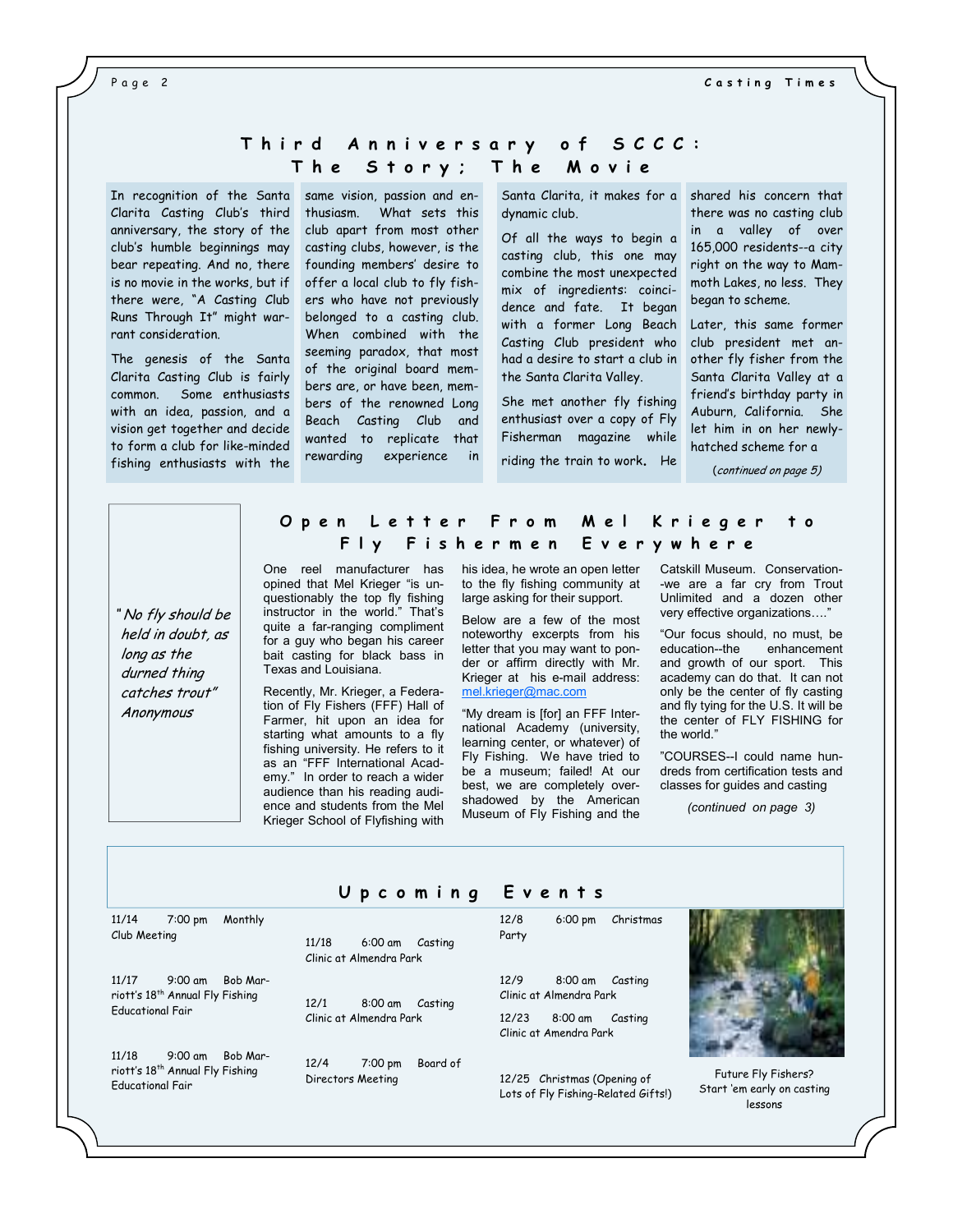## The Lure of Fly Fishing- Part Two by Bill Creitz

The best people are encountered while fly fishing. They are enthusiastic, passionate, quirky, patient, thoughtful, generous, observant, selective, tireless, committed, adventuresome, opinionated, traditional, gregarious, engaging. More stories can be told about fly fishermen than about the fish they catch. They will flock to a fishing show, dressed alike in their kaki shirts and logoed fishing caps, and will, as one, embrace the latest fly line or miracle floatant. At the same time, they will hike miles upstream or canoe days into the backcountry to avoid encountering another fishermen to catch fish no one has ever hooked.

Fly fishermen are passionate about their sport. They will own twenty high-end fly rods (three or four of them bamboo), four vests, ten "Made in England" fly reels, and dozens of fly boxes, yet they will spend hours on the Internet to locate that one fly supplier selling his offerings for ten cents less than the local fly shop and then will spend all dinner long bragging about their purchases and comparing themselves favorably to Warren Buffett and Peter Lynch for financial acumen; all this to catch and then release a few wild trout.

Fly fishermen will drive to the ends of creation to arrive in time for that one Baetis hatch that lasts maybe an hour and will then pore over a vice, into the wee hours, in order to create that one perfect imitation—and several variants for good measure—to improve the odds the next afternoon. However odd these traits may seem, they serve only to endear fly fishermen to their comrades in arms. We may laugh, but we wholeheart-

#### edly agree: fly fishing brings out the best in people and the best people.

Good casting is its own reward. I know fly fishermen that do more casting on grass and casting ponds than they do for fish. To the uninitiated, that may seem ludicrous, but to the fly fisher who revels in the execution of a perfect cast; the unrolling of a tippet that lays the practice yarn gently, like thistledown, on the surface of the pond; the satisfaction of a double haul that extends nearly to the reel's backing; and the spey caster who slings his line directly, as if by magic, to the very center of a small practice hoop 190 feet away, it is nothing if not logical.

The feeling, even for the novice, of the line unrolling perfectly behind you, loading the rod, and then the abrupt speed up and stop with the forward cast that results in a delicate delivery without those pesky wind knots, is a thing to relish. Whether bamboo, graphite, boron, or fiberglass, the rod—an extension of the arm—becomes an almost-magical wand that, when waved about in the proper manner, produces exceptional satisfaction.

The challenge of casting delicately to a wary trout in clear water amid conflicting currents protected by a brushy overhang is the supreme undertaking for a fly fisherman. And we thrive on that challenge.

A good fight from a worthy combatant and the eventual conquest is another of the reasons I love fly fishing for trout.

Trout lured to a fly have been called scrappy, acrobatic, tenacious, resourceful, dogged, shy, skittish, malevolent,

#### stingy, and a thing of beauty. All are accurate depending on the circumstances.

Trout on a fly exhibit a range of primal instincts—survival being the foremost. When hooked, they race down and then up the length of a pool; they leap and tail walk across the surface in a dazzling display of aerobatics vaguely reminiscent of a damaged Sopwith Camel; they dive for the bottom and sulk; they are adept at wrapping your tippet around underwater structure or tangling your line in watercress and weeds; they explode through the surface like a submarine blowing its ballast to trap a tiny dry fly; they gently slurp that same dry fly then, almost instantaneously, spit it out in disgust; they strike a well-drifted nymph by charging directly at you, then change directions just as you begin to get the line back on the reel only to snap the tippet with the radical maneuver. I've seen trout purposely head-butt a Dave's Hopper and then inhale it in the most delicate manner imaginable. In short, trout on a fly exhibit more tricks, greater slight-of-hand, than does David Copperfield at the Mirage.

A worthier opponent on a fly rod there isn't. The above reasons, some say "excuses," for pursuing the wonderful sport of fly fishing for trout, simply scratch the surface of why so many, for so many decades, have become enamored with this rewarding sport and this quintessential competitor. Personally, I can't wait for spring to don waders, vest, and casting shirt and, fly rod in hand, to engage this formidable, yet vulnerable, adversary on its own terms. Are you with me?

# Open Letter From Mel Krieger to Fly Fishermen Everywhere (continued from page 2)

instructors to the many casting and tying classes to a potent KID'S CAMP."

"INSTRUCTORS--the best in the WORLD--many from the U.S. of course, but also from other countries: Lefty Kreh for saltwater, Steve Rajeff for analyzing the distance cast, Goren Anderson from Sweden for underhand casting, Dave Whitlock and Darrel Martin, and Rafael from Spain, and Morales from Argentina, Piam from France, Stavmo from Norway. They

must be well compensated. The gurus in our sport are vastly OVEREXPOSED AND UNDERPAID. David Ledbetter, a golfing teacher, commands \$10,000 per day."

"This university, this comprehensive library, this complete [center for] updated fly fishing equipment [and] teaching aids (video cameras and the like)…[would attract] the best known teachers and experts in the WORLD, [and] would absolutely become the center of fly fishing for the world."

"This project would not eliminate the FFF conclaves, it would enhance them. [It would be a] great training ground for instructors who are striving for greater recognition and offering inexpensive instruction for our members."

"I plan to send this message to everyone I know who cares about our sport."

"All men are equal before fish."

President Herbert Hoover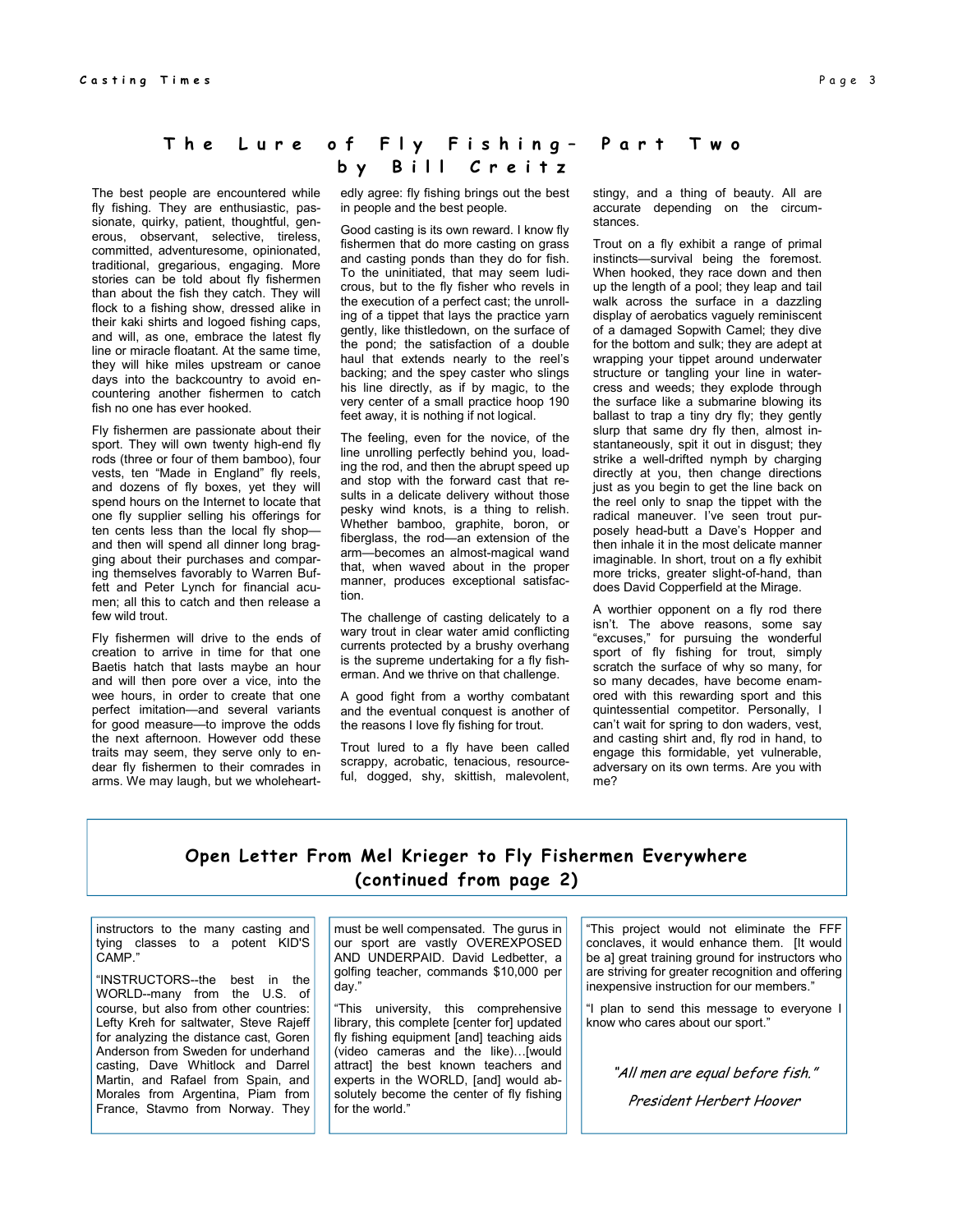

## Master Caster and Dean of Fly Fishers: L e f t y K r e h (cont'd from page 1)

Advanced Fly Casting…For Greater Distance and More Effective Fishing by Lefty Kreh

"I consider the double hall to be an exceedingly useful tool….Every great fly caster uses it…[however] too many casters use the double hall not as a beneficial tool but as a way to throw their casting mistakes over a longer distance faster."

"Easy for you to say," I thought after reading the above. "You're an expert. I've tried double hauling." But what followed was the missing piece that, for me, made this observation useful: "The closer the two hands are together when double hauling, the less likely for slack to occur in the line."

The comments on the double haul, one of fly fishing's foundational casts are, as usual, insightful and to-the-point—what fly fishers have come to expect from master fly fisherman and author Lefty Kreh.

It's easy to see why Lefty Kreh is one of America's favorite fly fishing authors, not just for his exceptional insights, but for

his ability to convey ideas and distill years of on-the-water experience into a form that less experienced fishermen can understand and apply. Advanced Fly Casting…For Greater Distance and More Effective Fishing, another of Lefty's Little Library of Fly Fishing offerings, is no exception.

With predictably excellent casting instructions, photos, and in-depth discussion of over 20 basic and special situation casts like the standard roll cast, roll pickup, reach cast, tuck and skip casts, and slack line cast, Lefty imparts a decidedly authoritative yet versatile and innovative approach to his instruction. Witness the following tips:

> There are four principles of proper casting: (1) the rod is a flexible lever which moves through varying arc lengths depending upon the

casting distance required; (2) you cannot make any good cast until you get the end of the fly line moving; (3) the fly line and the fly are only going to travel in the direction in which

(continued on page 5)

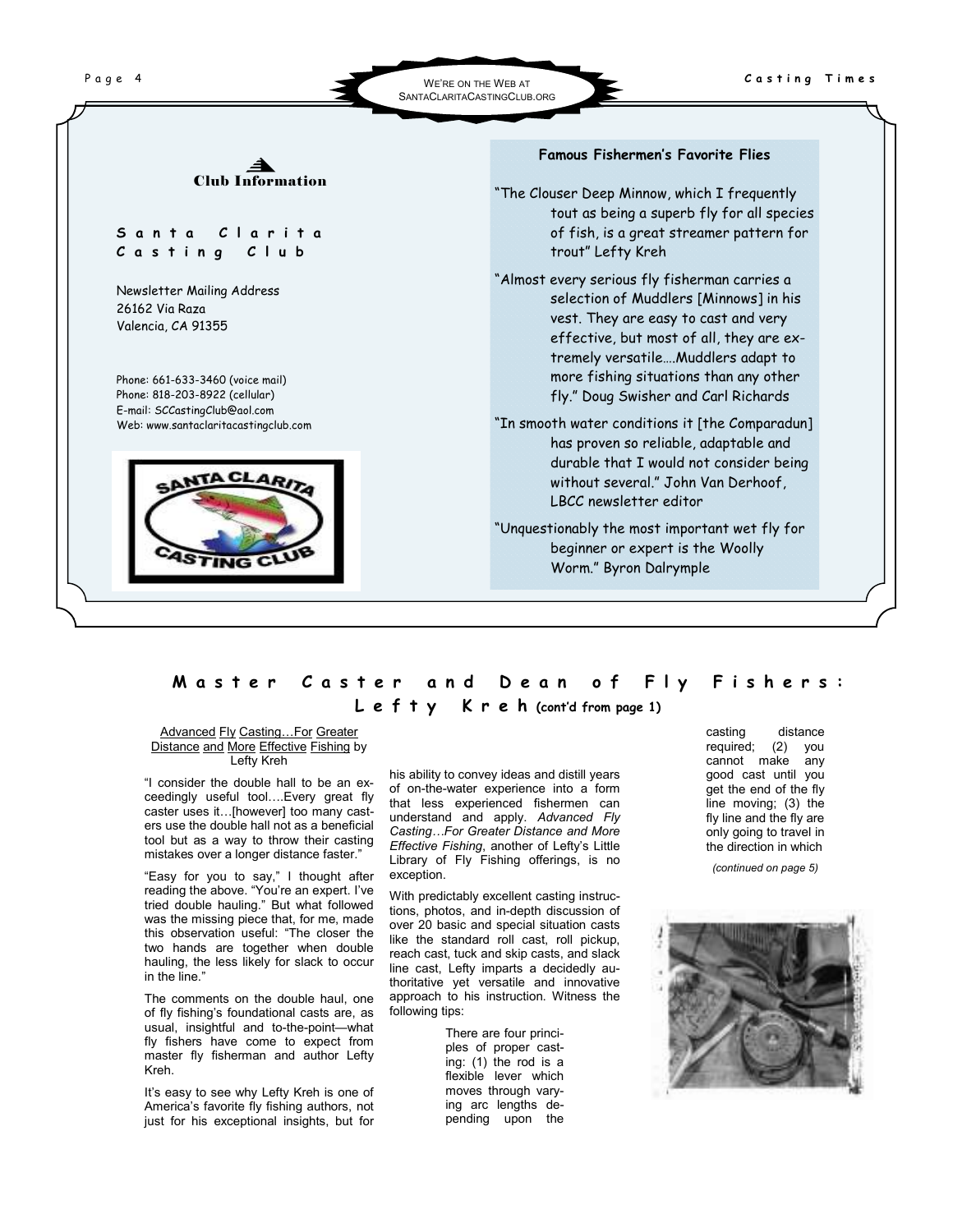#### L.K. (continued from page 4)

you accelerate and stop the rod tip at the end of the cast; and (4) the size of the fly line loop is determined only by the distance that you accelerate the rod tip at the end of the cast. And the faster that you accelerate over the distance, combined with a quick stop, the farther the cast will travel; and

The side roll cast, which is generally a fairly short cast, no longer than 35 feet or so, will permit you to deliver a fly under brush that hangs more than two feet off the water surface. As soon as the rod stops on the backward motion, the rod tip is lowered to the side so that the rod is parallel

to the surface of the water. It is extremely important that the rod be parallel to the surface before the forward roll cast is begun. Note that if the rod is tilted at a high angle, a bad cast will result. The rod is swept forward keeping it as parallel to the surface as you can make it.

"Elimination of the tailing loop from your cast is…one of the most important things you must do to become an advanced fly caster" opines Lefty. And with that as an introduction, this master caster and teacher launches into several chapters of expert instruction that includes the following:

The best way to load a rod is to begin the back cast with the line on the water

Vital to a good roll cast is ensuring that the line in front of you comes to a stop even if only for one second

during the speed-up and stop phases of the back and forward casts

• To lift a considerable amount of line from the surface or to make a longer cast, the rod tip should be positioned well below the belt before beginning the back cast

The most efficient casting position is with the foot opposite the rod hand placed 18 inches forward of the other foot

• To eliminate tailing loops (1) make a positive back cast that will cause the line to unroll behind you; (2) carry the rod forward in a straight line; (3) speed up and stop the rod in the direction you want the line to travel; and (4) as soon as the rod tip stops, tilt the rod tip downward very slightly with your thumb

If you find yourself casting about for a good book on fly casting, look no farther than Advanced Fly Casting…For Greater Distance and More Effective Fishing. Lefty's little book contains a large helping of practical advice, a few tricks for the advanced caster, and a lot of practical applications to make you more productive, whether on the practice pond or the

• The rod should be gripped firmly only trophy tailwater.

## Third Anniversary of SCCC: The Story; The Movie (cont'd from page 2)

join.

Soon thereafter, the former club president and schemer of new clubs shared her vision with a self-proclaimed trout bum and certified casting instructor living in Santa Clarita and viola, the humble makings of a

president.

casting club, which he promptly agreed to club were in motion. The final "ingredient" That was in September 2004. Now, just a was the inclusion of a software salesman-few years later, the Santa Clarita Casting turned-trout-addict-fly-fishing-novice and Club boasts over 50 members, and growing, you had a five-member club; not bad for with an expanded vision for a clubhouse, the once, but not for long, former club casting pond, trophy case, and year-round community instruction.

## Annual Club Picnic Brings Out the Best

## by Connie Bullock

We had a nice turnout for the first annual The picnic provided the perfect excuse for a experience on how to fish the waters of Eliza-Santa Clarita Casting Club picnic at Elizabeth Lake this summer—even the wind showed up. Eleven energetic people came bearing food and camping equipment. Ted and Maggie Aquaro showed up right behind me and helped set up camp, followed by Joe and June Viescas, Tim and Audrey Nelson, Frank and Marilita Avila and David and Abby Morley.

I arrived at what seemed like dawn (okay, it was 7:30) in hopes of securing a picnic table, but we didn't need the table as camping tables and chairs gathered comfortably around a big old shade tree by the water. Even at this hour, the wind was blowing but, thankfully, it calmed down and allowed us to get out Fishing proved challenging and we definitely on the water to fish.

maiden voyage in my new Fish Cat pontoon boat. We looked like the Keystone Cops trying to get the frame and pontoons lined up correctly, but with the help of many of the members, I was soon out on the water casting away. Can you imagine how we chuckled when we discovered that the pontoons with the "Fish Cat" logo were facing the inside of the boat instead of the outside… but, hey, it floated beautifully and that's all that counts. We took turns paddling the pontoon boat and think there are a few converts among us. Float tubes are great, but there's nothing like being up and out of the water with a pair of oars when the wind comes up.

need to do some research and get some

beth Lake. A couple of our members, Rudy Brown and Chris Holm, are proficient on this lake but they couldn't join us. Hopefully, next year they can come and provide insight and instructions. The only one who caught anything was David Morley with his new Spey rod. I threw Woolly Buggers, terrestrials, and an assortment of nymphs with no luck; I did get exercise, however—from rowing the pontoon boat around.

One of the funniest (or shall I say, instructional) moments was the time we all spent looking for my fins. At one point they were tethered to the back of the pontoon boat, but as we all used the boat, the fins finally took a

(continued on page 6)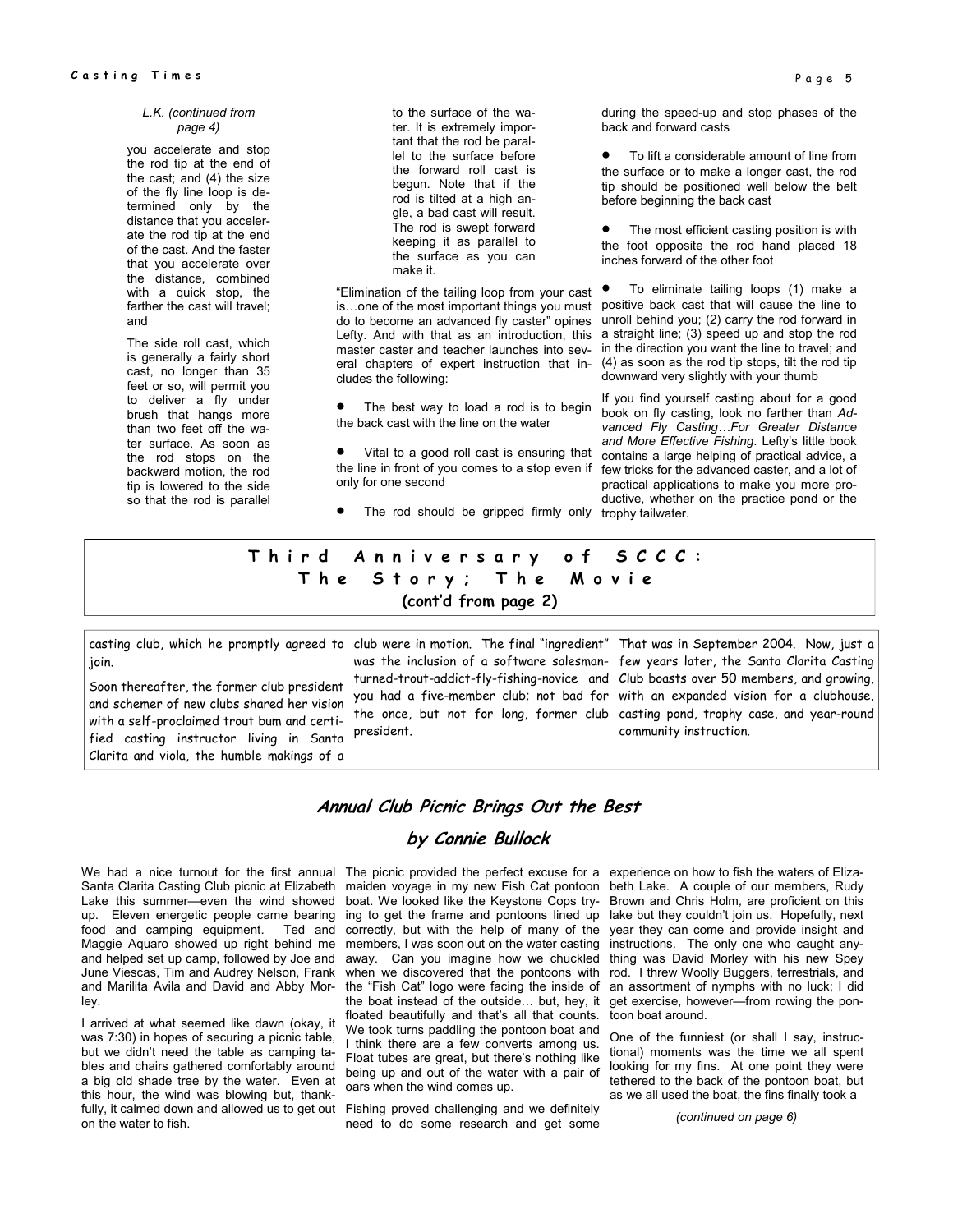## Annual Club Picnic Brings Out the Best

## (Continued from Page 5)

dive into the lake. Tim, Joe, Ted and I prodded and scuffed the water until it looked like a mud puddle. We had partial success: Tim found one of the fins, but the other one is resting peacefully at the bottom of Elizabeth Lake.

We finally took a break from "fin-diving" and had lunch. Ted and Maggie brought their killer brownies. They contained so much chocolate and caffeine that we were all buzzing around. Put mildly, there was no shortage of good tasting food.

The wind began again around noon, so we took a few more spins around the lake until it was nearly white capping. The hair was standing straight out in the back of our heads and you couldn't keep a hat on, so the one thing we learned on this first-time adventure is that we need to go early and get a jump on that wind. All in all, we had a great time. Plan now to join us next summer for the second installment of "Wind in the Willows: Lake Elizabeth Conquers Local Casting Club."



## Wide Open Plains of Montana by Connie Bullock

I was fortunate enough, again this year, to be able to go on a weeklong fly fishing trip to Fort Smith, Montana to fish the Big Horn River. It's a trip that never gets tiring, mostly due to the fabulous fishing--a good guide helps too.

The one incident that burns in my memory is this one day after banking the drift boat right at a confluence which produced a strong, steady seam. I positioned myself right at an area that our guide, Beau, said held a "really big fish that no one has been able to catch for the last month."

So I am casting and repositioning and suddenly see a flash that looked like it had a chest the size of a football player. It took my breath away and shot my adrenaline over the top. I'm thinking to myself, "There's no way I'm going to hook into that fish," but I was wrong. After three or four more casts into the area, the trout hit like a Mac truck almost knocking me off my feet. Beau went bonkers because he knew the hook up was "that fish."



Now that's a grin

Now, the downside to this wonderful event is that the fish is in that really strong water. She took off like a shot with me right behind her. The only difference is she's swimming and I'm running in water up to my knees. She definitely had the home court advantage. My line was screaming out faster than I could run, taking me down to my backing, but the determination was there. This one was not getting away. This is when you realize how great guides are. Beau, was dragging me through the water, I'm reeling in as fast as I can and she's swimming faster than both of us. He started running ahead of me to clear the way of other fishermen and as we all rounded the bend, he netted this beautiful 25" female rainbow. It took about 20 minutes to bring it in and about 2 hours to come down. It was a beautiful, warm afternoon and I was done for the day. What happiness. I'm just going to have to do that again.